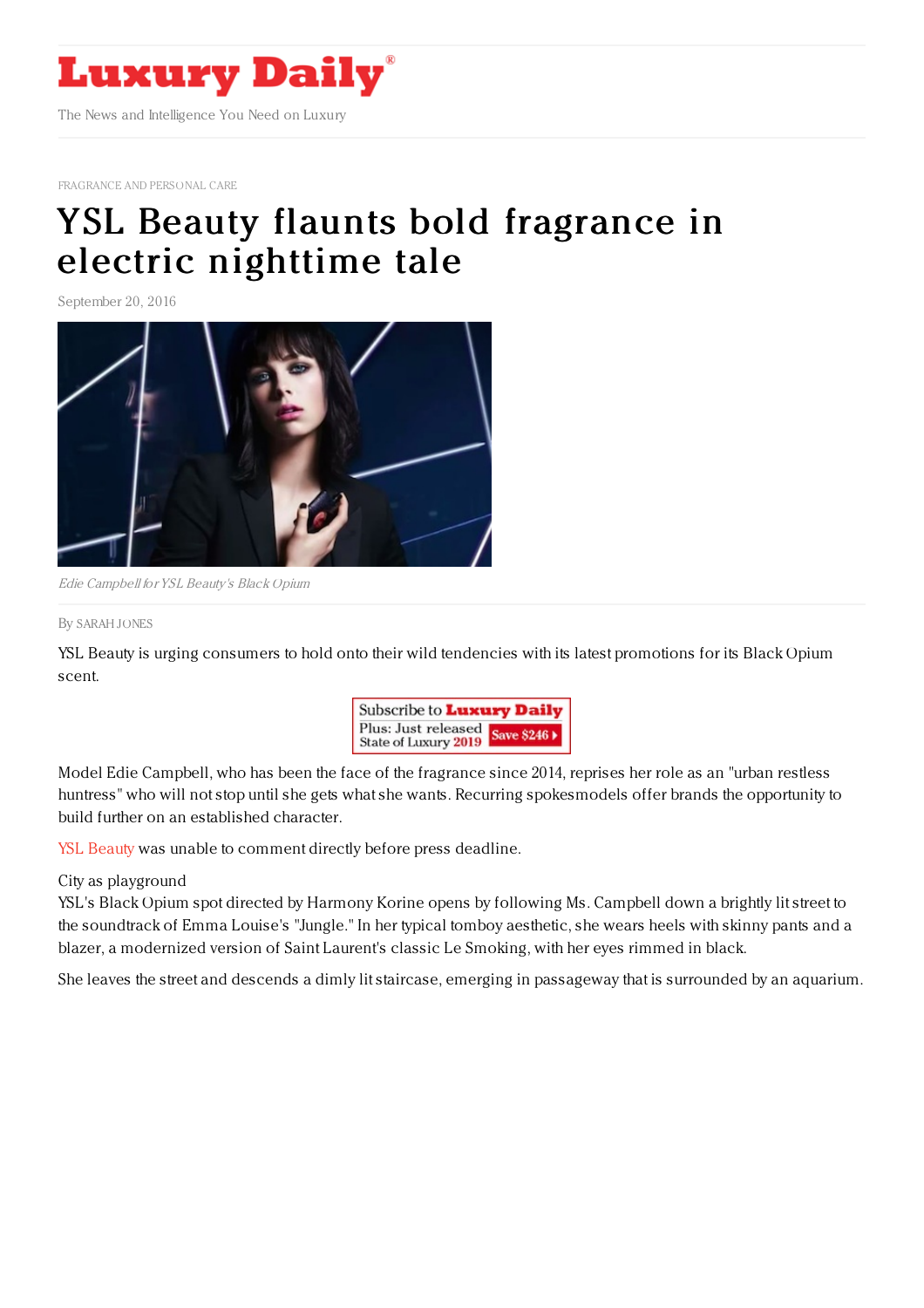

Image from YSL Beauty's Black Opium campaign

Now in a club, she is shown lounging alone and in the throng. As she dances with friends, a man to the side catches her attention. After a passionate kiss, he slips a key to her across the bar.

Taking the key, she exits the club, leaving her new romantic interest behind as she hops aboard a motorcycle and speeds away through the city.

The key's use is then seen, as she inserts it into an elevator to gain entry to a restricted level. As she ascends in the glass-walled elevator, the city's skyline becomes more visible behind her.

Once she reaches her floor, she enters a secretive party where she meets another man. She approaches him, and as they stand staring at each other for a moment, she grabs a bottle of Black Opium out of his hand, walking away after she has retrieved what she came for.

## Black Opium Yves Saint Laurent The Feminine Fragrance

The final shot shows the model finding a secluded spot and spraying the scent on her neck, relishing the fragrance.

Extending the impact of the film, YSL Beauty has shared a series of posts on Instagram. These continue the electrifying theme, with illuminated sayings such as #GoGetThoseThrills.